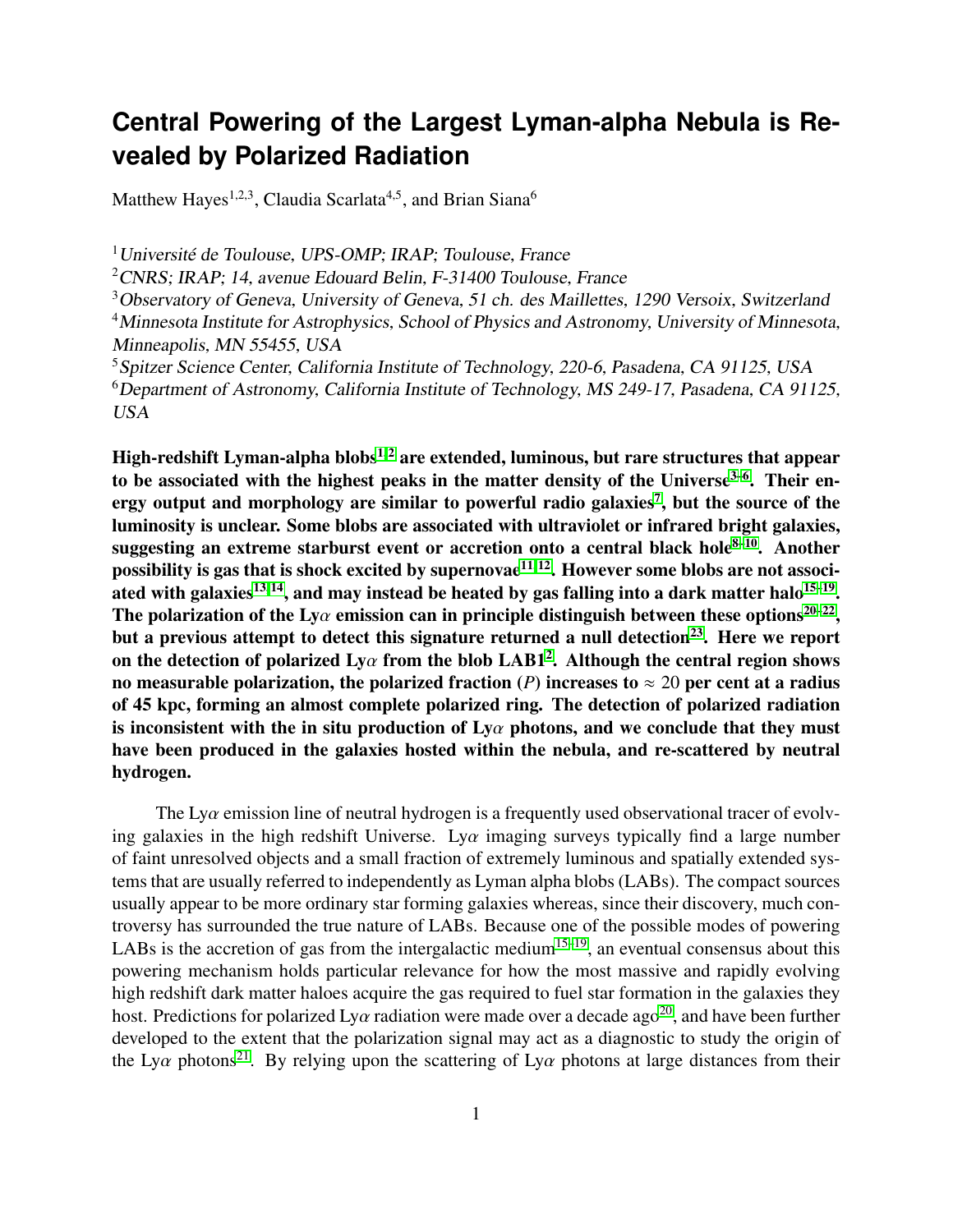production sites, these polarization measurements may also provide an independent constraint on the distribution of neutral gas in the circumgalactic regions, which has proven a difficult measurement to make by traditional techniques. The one previous attempt to detect the polarization of a LAB returned a null result<sup>[23](#page-7-3)</sup>, although very deep observations are required that need considerable time investments on 8–10 meter class telescopes. In the ESO Very Large Telescope observations presented here, we observe one of the largest and most luminous LABs on the sky in imaging polarimetry mode (Figs [1](#page-1-0) and [2\)](#page-3-0).

<span id="page-1-0"></span>

**Figure 1** <sup>|</sup> **LAB1 in Ly**α. The large panel to the left shows the combined intensity frame that has been adaptively smoothed in order to show detail. The Ly $\alpha$  emission is spatially extended over scales of more than 10 arcsec (80 kpc). The 5 arcsecond scale bar shown in the left panel corresponds to 40 physical kilo-parsec. North is up and East is to the left. The primary target of this observation is LAB1<sup>[2](#page-4-1)</sup>, although the position angle was chosen so as to also include LAB8<sup>[4](#page-6-10)</sup>, which resides some 20 arcsec to the North. The bright point source to the South East (lower right) is the AGN C11<sup>[2](#page-4-1)</sup>. Major centres are labelled in the image. The two smaller frames to the right show the ordinary and extraordinary beams (lower and upper, respectively), which have been tessellated for quantitative analysis (Supplementary Information). All images are shown on the same intensity scaling, and even by eye differences in the intensity structure between the two beams become visible. The cross marks the point that we determine to be the centre in the subsequent analysis, and is determined as the point of peak Ly $\alpha$  surface brightness that is not associated with the AGN.

These new, deep polarimetric observations show a substantial fraction of the  $Ly\alpha$  emission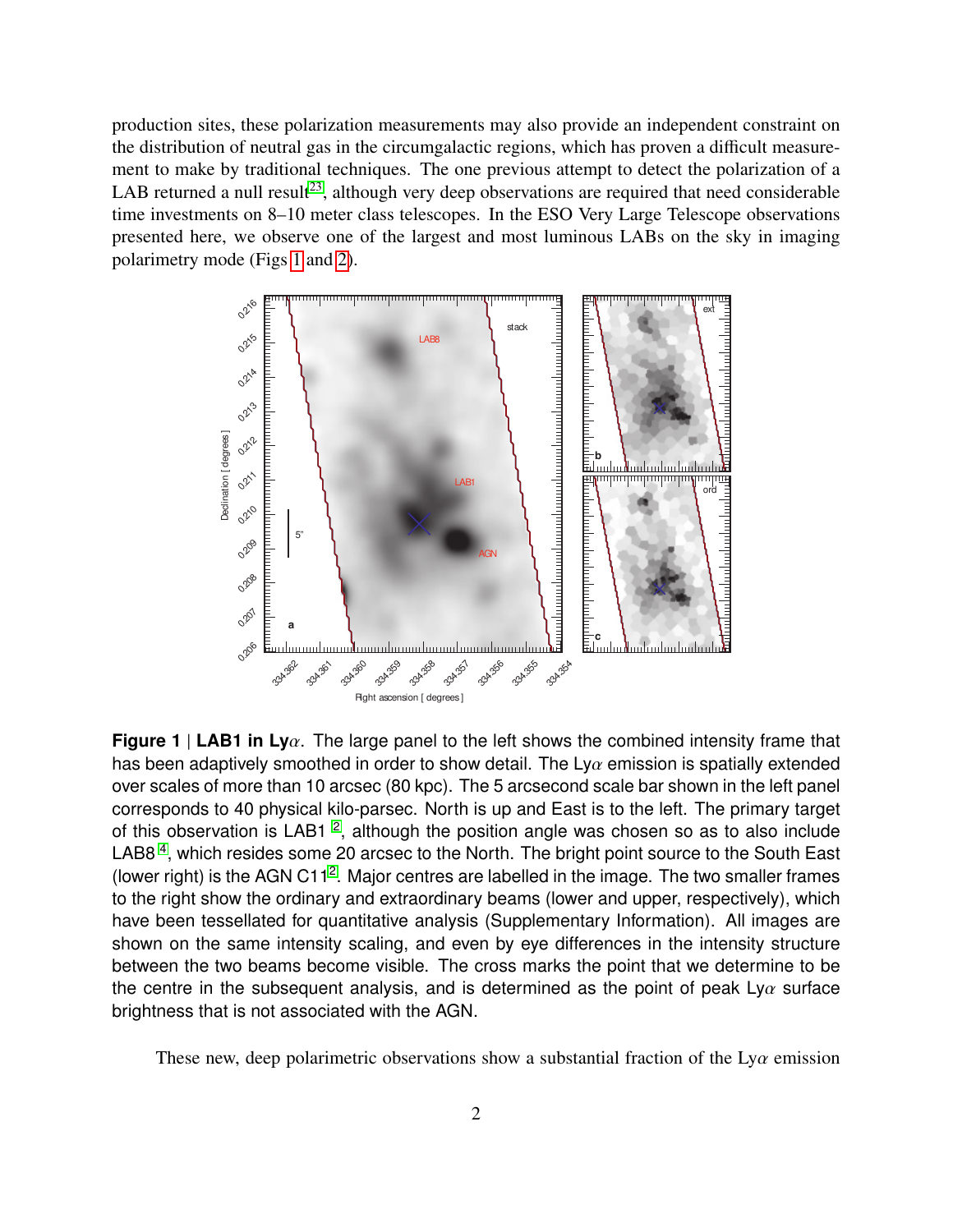from LAB1 to be polarized. The data enable the fraction of light that is linearly polarized (*P*) to be measured to better than  $5\%$  (r.m.s.) in the regions of peak surface brightness, however in these central regions we find essentially no polarization signal. In order to detect the polarized emission we need to examine the fainter signal emanating a few arcsec from the centre – when  $Ly\alpha$  is emitted with a high polarization fraction ( $P \approx 20\%$ ), it is not spatially coincident with the brighter regions of the nebula. Indeed the highest and most statistically certain measures of *P* are found some 4–8 arcsec from the centre, forming an almost complete ring of polarized emission. Just a single resolution element shows a signal-to-noise ratio on *P* that exceeds 3, but our confidence in these results is substantially enhanced by the strong degree of spatial correlation between the resolution elements that are observed to be polarized at high significance. Away from the regions of bright Ly $\alpha$  emission our data show no measurable polarization signal, but a second nearby extended Ly $\alpha$ source (LAB8<sup>[4](#page-6-10)</sup>) that lies to the north also shows strongly polarized Ly $\alpha$ .

 $Ly\alpha$  is a resonant line and photons scatter in neutral hydrogen (H I), undergoing a complicated radiation transfer. At each scattering event, of which there may be millions, a photon acquires a new direction and frequency, dependent upon the kinematics of the scattering medium and quantum mechanical probabilities<sup>[24](#page-7-5)</sup>. The outgoing frequency determines the optical depth that the photon then  $sees^{25,26}$  $sees^{25,26}$  $sees^{25,26}$ : small shifts from line-centre (core scatterings) result in effectively no transfer, while long frequency excursions (wing scatterings) result in significant flights and likely escape from the system. The more frequent core scatterings may emit polarized radiation but it is typically with a low fraction ( $P \le 7\%$ ); the comparatively rare wing scatterings, on the other hand, may introduce a high degree of linear polarization to the outgoing radiation (*P* up to  $40\%$ )<sup>[21,](#page-7-4)24</sup>. The observed polarization signal therefore provides an unambiguous signature of the scattering nature of the diffuse Ly $\alpha$  halos, and distribution of circumgalactic gas. On the atomic level, the detected polarization signal provides evidence that the  $Ly\alpha$  photons are not emerging after a large number of resonant core scattering events, but are exiting after long shifts in frequency.

The detection of polarization demonstrates that the  $Ly\alpha$  photons cannot have been produced in situ at large radial distances. In order to impart a significant level of polarization on the outgoing radiation, a geometry is required in which  $Ly\alpha$  photons preferentially escape after scattering off hy-drogen atoms at angles of 90 degrees to their vector prior to the scattering event<sup>[21,](#page-7-4)24</sup>. This geometry is not expected in the case of wind/shock excitation since thermalized cooling gas will generate  $Ly\alpha$  photons with no preferential orientation or impact angle with respect to the scattering medium. Similarly, the filamentary streams of cold infalling gas predicted by simulation<sup>[27,](#page-7-8)28</sup> appear to have too small volume filling factors, and be too narrow (few kpc) for any imparted polarization signal to be observable<sup>[17](#page-7-10)</sup> – a spatial resolution would be required that is currently unattainable by optical polarimeters. While neither of these rejected scenarios have yet been thoroughly tested by radiative transport studies, the production of polarized  $Ly\alpha$  is well understood, and it is difficult to see a mechanism by which observably polarized  $Ly\alpha$  may be produced in these situations. We therefore conclude that the  $Ly\alpha$  photons must have been produced centrally in the galaxies themselves and scattered at large radii by neutral gas. Even if the halo is accreting intergalactic gas, this process is not responsible for a large fraction of the  $Ly\alpha$  emission.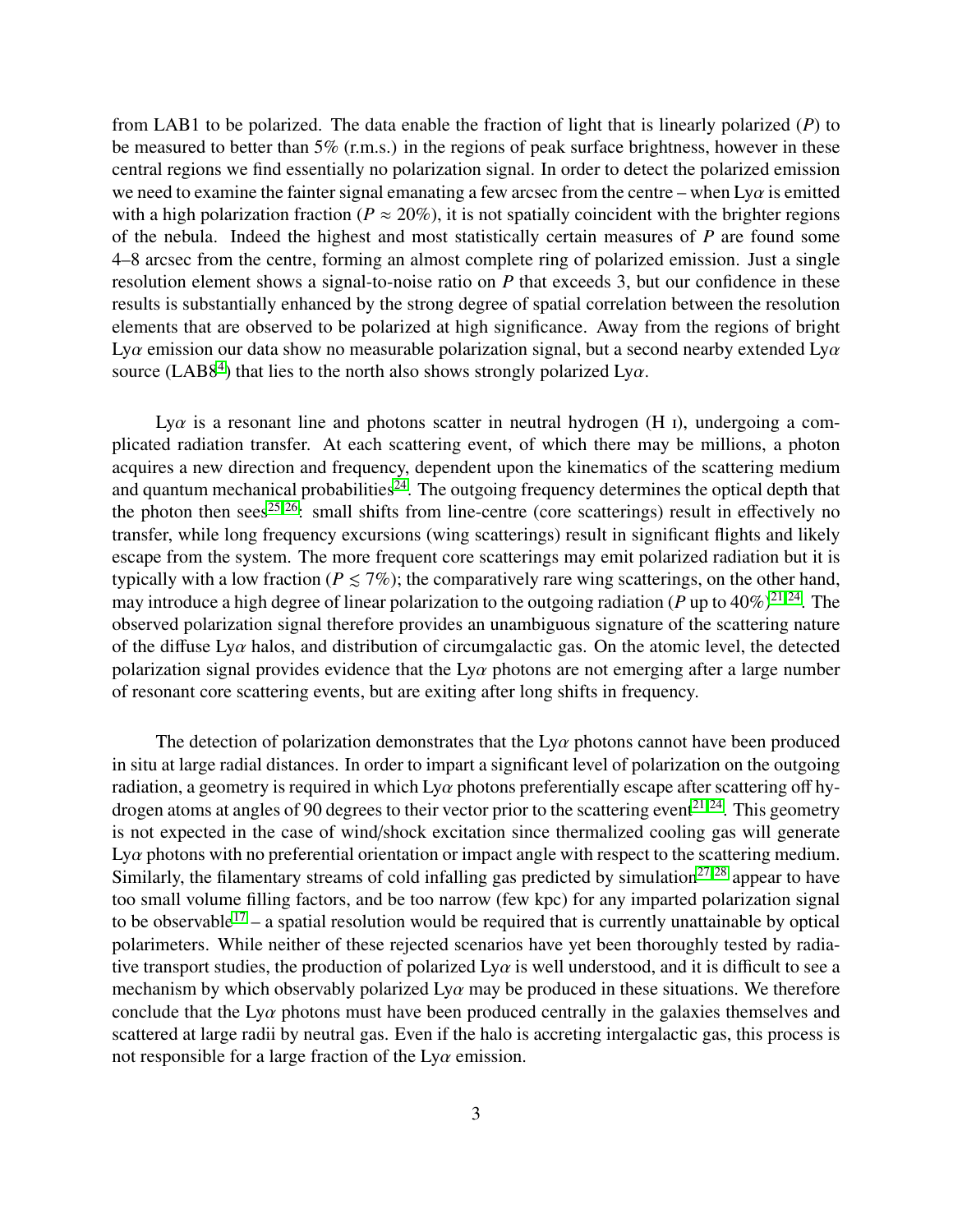<span id="page-3-0"></span>

**Figure 2** | **The polarization of LAB1**. Scaling is shown to the right of each panel. Panels (a) and (b) show the *Q* and *U* Stokes parameters. Panel (c) shows a map of the polarization fraction *P* that we can measure at 95.4% confidence; this error map demonstrates that in individual resolution elements we can constrain *P* in the central regions down to 10% ( $2\sigma$ ). At a radius of  $\approx 6 - 7$  arcsec, this decreases to about the 20% level, and beyond  $\approx 10$  arcsec *P* becomes noise-dominated. Panel (d) shows the value of *P* in resolution elements where it can be well constrained; we make a cut based on the error map, and show bins where *P* can be measured to better than 16%  $(2\sigma)$ . *P* of around 5–10% is found in the centre, but increases to 15–20% at  $\approx$  5 arcsec from the centre towards the South, West, and North edges of LAB1.  $P \approx 20\%$  is also seen around LAB8. Panel (e) shows P in bins for which we can be at least 95.4% confident of its measurement. The structure around LAB1 and LAB8 remains, extending to larger radii, and forming a broken ring at *P* ∼ 20%. Panel (f) shows a smoothed intensity image with the direction of the polarization vector,  $\chi$ , shown by red bars. As with panel (e) only bins showing measurements at more than 95.4% confidence level are shown. There is a clear trend that, when bins show strong polarization, they orientate themselves tangentially to the overall structure and local Ly $\alpha$  surface brightness. These features conform well with the predictions for the polarization of  $Ly\alpha$  photons that are centrally produced and scatter at large radii, or are produced by cooling gas that flows onto the dark matter halo in quasi spherical symmetry <sup>[21](#page-7-4)</sup>.

The geometrical origin of the polarization signal in the photon scattering model, which is analogous to Rayleigh scattering, implies also that the angle of the polarization vector  $\chi$  should align tangentially to the overall geometry of the system at large radii<sup>[21,](#page-7-4)22</sup>. We also extract this  $\chi$ vector from the data (Fig [2,](#page-3-0) panel f). If we define the geometric centre to be the region of peak  $Ly\alpha$ surface brightness (excluding the active nucleus; Fig 1), these vectors display a strong tendency to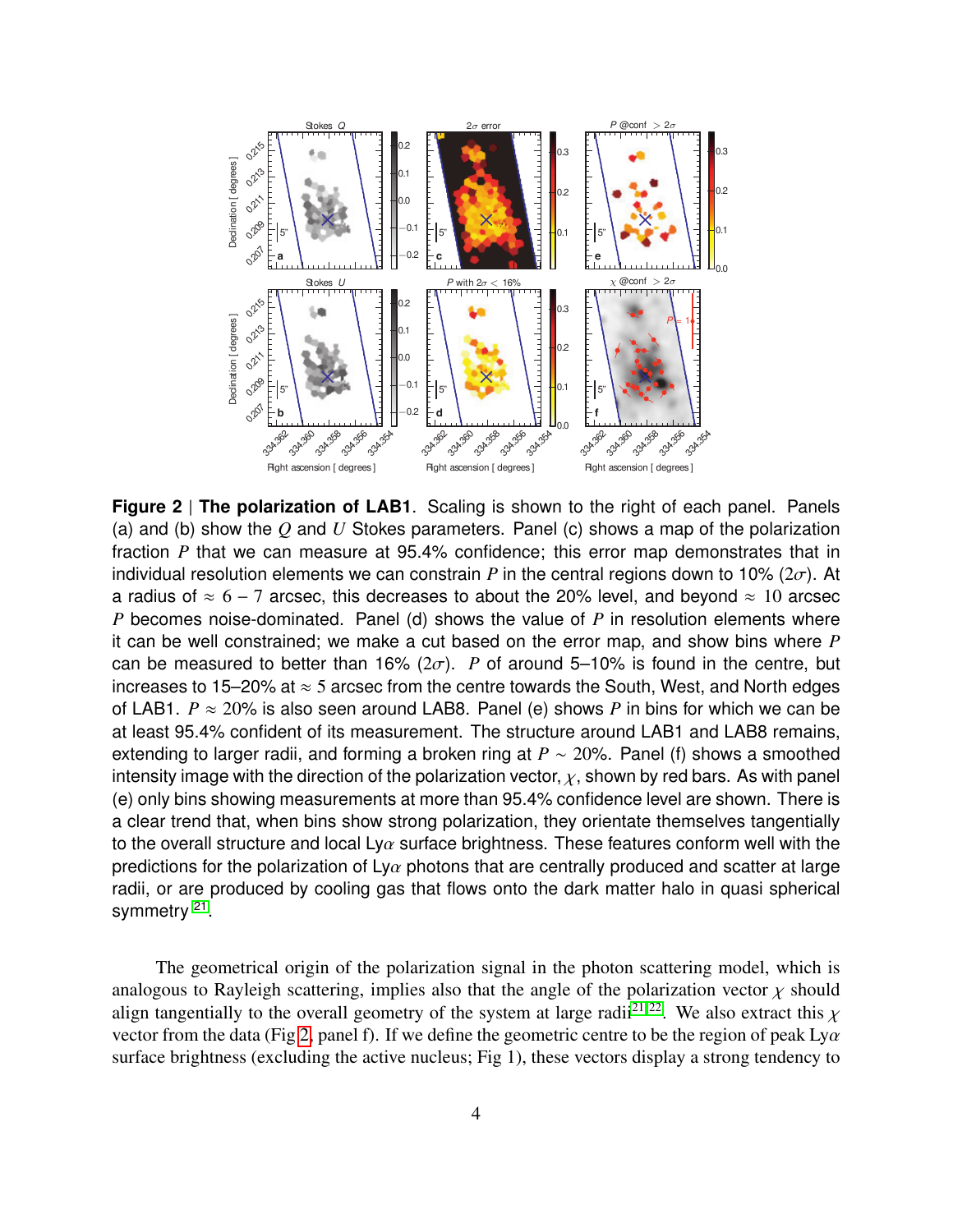orientate along directions tangential to the overall geometry of the system. Again this is in good agreement with theoretical expectations, should the  $Ly\alpha$  photons be produced centrally by ordinary star-formation and/or AGN-fueled processes and scatter at large radii<sup>[21](#page-7-4)</sup>. However unlike the idealized models used for radiative transport simulations, which assume perfect spherical symmetry and no velocity shear or clumping of the gas, the true  $Ly\alpha$  surface brightness is far from smooth and symmetric. This may reflect either multiple  $Ly\alpha$  sources within the halo, large scale inhomogeneities in the scattering medium, or both. Polarization of  $Ly\alpha$  emission in a clumpy medium has not yet been tested by simulation although clumping could potentially either suppress or enhance the polarization<sup>[21](#page-7-4)</sup>, and likely depends on the relative size and volume filling factor of the clumps. Regardless, we would still expect the polarization signature to remain provided that the individual regions are well resolved, in which case  $\chi$  would then be expected to align tangentially to contours in the local surface brightness. This effect is also reflected in the data, and we find polarization vectors preferentially line up at angles approximately perpendicular to the local surface brightness gradient at their position. The Supplementary Information includes a quantitative analysis of the polarization angles compared with both local surface brightness gradients and the overall system geometry.

There is one final observable prediction that has been suggested by radiative transport simulations. This is the radial profile of the polarization fraction, *P*, which according to the scattering shell model should present with  $P \approx 0$  in the geometric centre and increase with increasing radius. We have computed this radial profile of *P* using the same central coordinates as defined previously (Fig [3\)](#page-5-0) and find strong evidence for *P* increasing with radius, again in agreement with predictions. The central point on the profile and most significantly polarized point in the ring are discrepant at over  $2\sigma$ . We have fitted the innermost 7 arcsec (5 data points; where data are deemed reliable) with the simplest function for *P* varying linearly with radius. Computing the classical *p*−value,  $1 - \Gamma(\nu/2, \chi^2/2)$  where  $\nu$  is the number of degrees of freedom, shows above 96% confidence in this hypothesis. The same test performed on a flat profile  $(P - 8.3\%)$  suggests that a structure in which hypothesis. The same test performed on a flat profile ( $P = 8.3\%$ ), suggests that a structure in which *P* is independent of radius is consistent with the data at 16%. Regardless, the slim possibility of *P* that is flat with radius does not present a difficulty for the scattering scenario, which is supported not only by the detection of polarized Ly $\alpha$  itself, but also by the angular distribution of polarization vectors; this radial profile is simply the least robust of our constraints. The actual gradient of *P* with radius depends upon both the column density and radius of the shell, neither of which we know – assuming that the idealized geometry holds and that the shell has a radius of 10 arcsec, the models with column densities of  $10^{19} - 10^{20}$  cm<sup>-2</sup> would be in agreement with the data (Fig 3). In this step of the analysis we also compute the total luminosity-weighted polarization fraction within each radius: within 7 arcsec we obtain an integrated value of  $P = 11.9 \pm 2\%$ . We take this value as the overall polarization fraction of the nebula, which we quote at  $6\sigma$  significance.

## <span id="page-4-0"></span>1. Francis, P. J. *et al.* A Group of Galaxies at Redshift 2.38. *Astrophys J.* 457, 490–499 (1996). <arXiv:astro-ph/9511040>.

<span id="page-4-1"></span>2. Steidel, C. C. *et al.* Lyα Imaging of a Proto-Cluster Region at <z>=3.09. *Astrophys J.* <sup>532</sup>,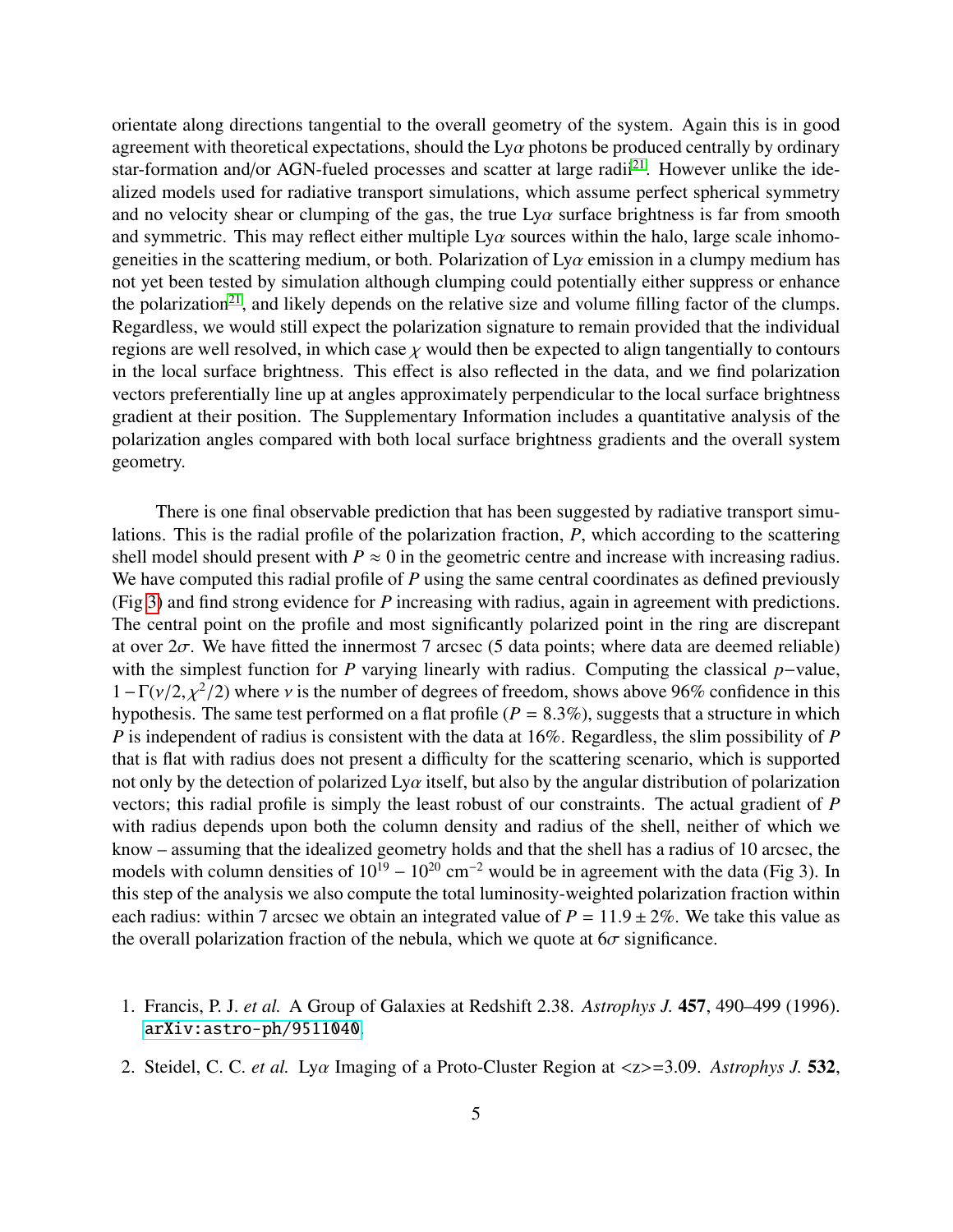<span id="page-5-0"></span>

**Figure 3** | **The radial polarization profile**. Blue points show the fractional polarization, *P*, which is measured in concentric 1.5 arcsec annuli. We implement a new binning method (Supplementary Information) that enables annular measurements of *P* using independent bins. The binning structure is shown to the right, the centre the same as illustrated in Fig [1.](#page-1-0) *P* has been corrected for spuriously high polarization fractions that may be measured at low signal-to-noise<sup>[29](#page-7-11)</sup>. In magenta the total intensity profile is shown. Errorbars on both measurements are  $1\sigma$ , and the lower profile shows the signal-to-noise ratio of P. In the central regions where intensity is highest, *P* is measured at  $\sim$  4%, although at 1 $\sigma$  is consistent with no polarization. *P* and its signal-to-noise both increase with radius; by 5 arcsec  $P = 10\%$  and is inconsistent with zero at the  $4\sigma$  level. *P* peaks at 18% at 7 arcsec, beyond which radius the noise becomes dominant. Overlaid are the results of numerical models for scattered Ly $\alpha$  radiation<sup>[21](#page-7-4)</sup> in an expanding H i shell with two column densities:  $10^{19}$  cm<sup>-2</sup> (lower) and  $10^{20}$  cm<sup>-2</sup> (upper). The curves have been smoothed over lengths of 1.5 arcsec to match our annuli. The actual radius of the shell is unknown, so the theoretical points have been scaled to shell radius of 10 arcsec, in order to approximately match both the surface brightness and polarization profiles. This shows that the predictions are qualitatively matched by observation. Models for scattering in a static IGM and spherically symmetric accretion are not show since they are not leading explanations for the powering of LABs.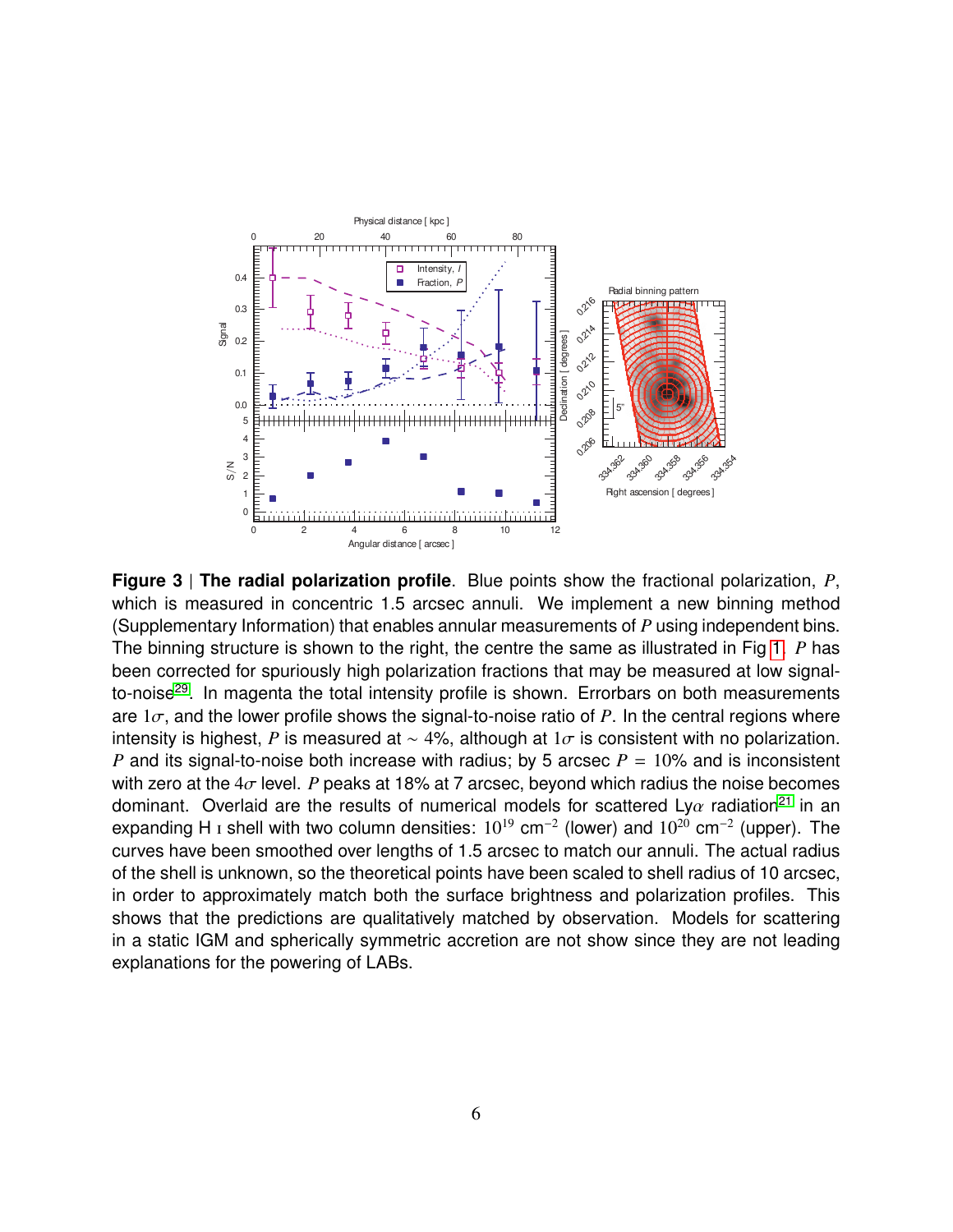170–182 (2000). <arXiv:astro-ph/9910144>.

- <span id="page-6-0"></span>3. Palunas, P., Teplitz, H. I., Francis, P. J., Williger, G. M. & Woodgate, B. E. The Distribution of Lyα-Emitting Galaxies at z=2.38. *Astrophys J.* <sup>602</sup>, 545–554 (2004). [arXiv:astro-ph/](arXiv:astro-ph/0311279) [0311279](arXiv:astro-ph/0311279).
- <span id="page-6-10"></span>4. Matsuda, Y. *et al.* A Subaru Search for Lyα Blobs in and around the Protocluster Region At Redshift z = 3.1. *Astron. J.* 128, 569–584 (2004). <arXiv:astro-ph/0405221>.
- 5. Yang, Y., Zabludoff, A., Tremonti, C., Eisenstein, D. & Davé, R. Extended Ly $\alpha$  Nebulae at z sime 2.3: An Extremely Rare and Strongly Clustered Population? *Astrophys J.* 693, 1579–1587 (2009). <0811.3446>.
- <span id="page-6-1"></span>6. Prescott, M. K. M., Kashikawa, N., Dey, A. & Matsuda, Y. The Overdense Environment of a Large Lyα Nebula at z ˜ 2.7. *Astrophys J. Lett.* <sup>678</sup>, L77–L80 (2008). <0803.4230>.
- <span id="page-6-2"></span>7. Saito, T. *et al.* Systematic Survey of Extended Lyα Sources over z ˜ 3-5. *Astrophys J.* <sup>648</sup>, 54–66 (2006). <arXiv:astro-ph/0605360>.
- <span id="page-6-3"></span>8. Geach, J. E. *et al.* The Chandra Deep Protocluster Survey: Lyα Blobs are Powered by Heating, Not Cooling. *Astrophys J.* 700, 1–9 (2009). <0904.0452>.
- 9. Scarlata, C. *et al.* He II Emission in Lyα Nebulae: Active Galactic Nucleus or Cooling Radiation? *Astrophys J.* 706, 1241–1252 (2009).
- <span id="page-6-4"></span>10. Colbert, J. W. *et al.* Polycyclic Aromatic Hydrocarbon Emission within Lyα Blobs. *Astrophys J.* 728, 59–71 (2011).
- <span id="page-6-5"></span>11. Taniguchi, Y. & Shioya, Y. Superwind Model of Extended Lyα Emitters at High Redshift. *Astrophys J. Lett.* 532, L13–L16 (2000). <arXiv:astro-ph/0001522>.
- <span id="page-6-6"></span>12. Mori, M., Umemura, M. & Ferrara, A. The Nature of  $Ly\alpha$  Blobs: Supernova-dominated Primordial Galaxies. *Astrophys J. Lett.* 613, L97–L100 (2004). <arXiv:astro-ph/0408410>.
- <span id="page-6-7"></span>13. Nilsson, K. K., Fynbo, J. P. U., Møller, P., Sommer-Larsen, J. & Ledoux, C. A Lyman-α blob in the GOODS South field: evidence for cold accretion onto a dark matter halo. *Astron. Astrophys.* 452, L23–L26 (2006). <arXiv:astro-ph/0512396>.
- <span id="page-6-8"></span>14. Smith, D. J. B. & Jarvis, M. J. Evidence for cold accretion onto a massive galaxy at high redshift? *Mon. Not. R. Astron. Soc.* 378, L49–L53 (2007). <arXiv:astro-ph/0703522>.
- <span id="page-6-9"></span>15. Fardal, M. A. *et al.* Cooling Radiation and the Lyα Luminosity of Forming Galaxies. *Astrophys J.* 562, 605–617 (2001). <arXiv:astro-ph/0007205>.
- 16. Yang, Y. *et al.* Probing Galaxy Formation with He II Cooling Lines. *Astrophys J.* 640, 539–552 (2006). <arXiv:astro-ph/0509007>.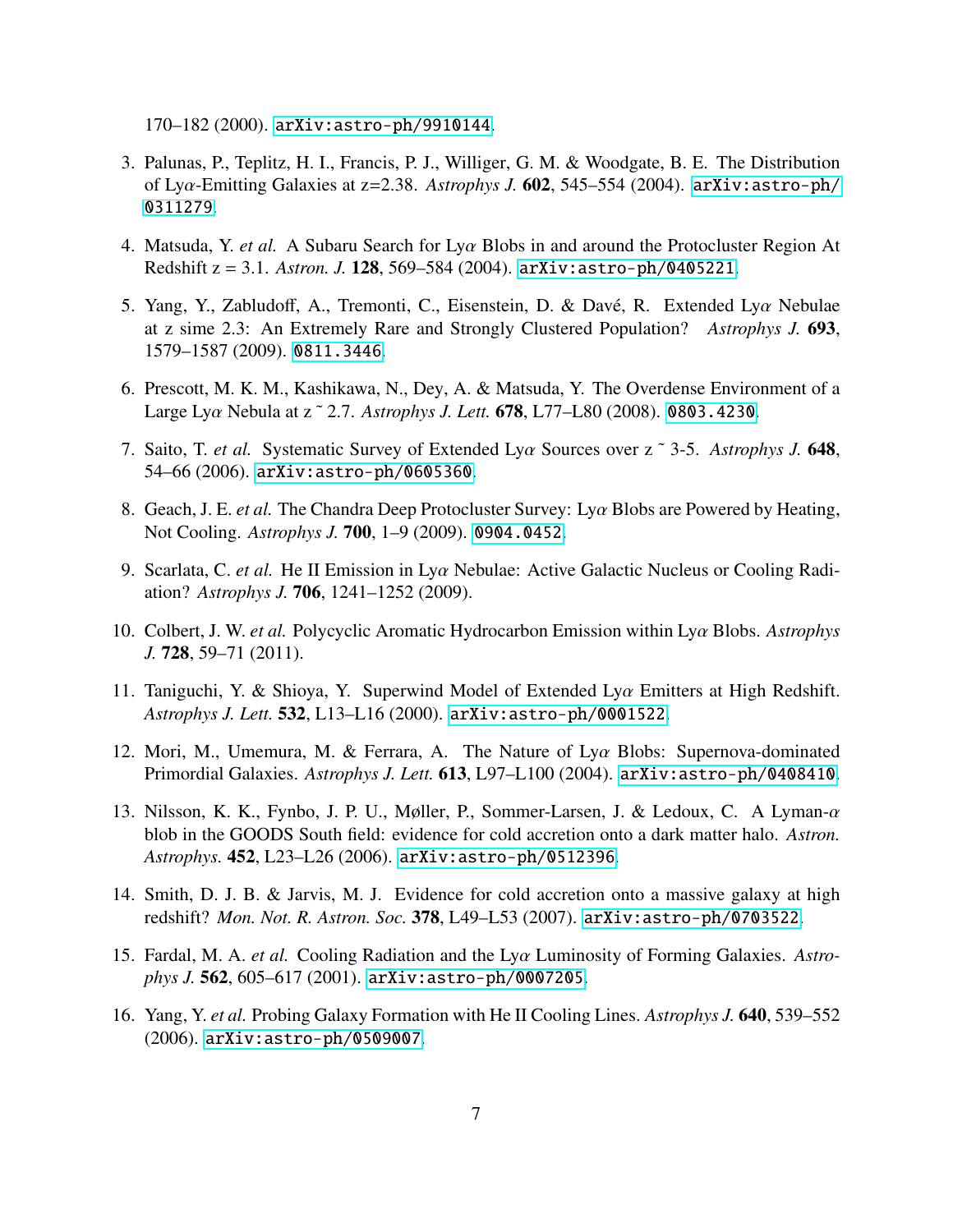- <span id="page-7-10"></span>17. Dijkstra, M. & Loeb, A. Ly $\alpha$  blobs as an observational signature of cold accretion streams into galaxies. *Mon. Not. R. Astron. Soc.* 400, 1109–1120 (2009). <0902.2999>.
- 18. Goerdt, T. *et al.* Gravity-driven Lyα blobs from cold streams into galaxies. *Mon. Not. R. Astron. Soc.* 407, 613–631 (2010). <0911.5566>.
- <span id="page-7-0"></span>19. Faucher-Giguère, C.-A., Kereš, D., Dijkstra, M., Hernquist, L. & Zaldarriaga, M. Lyα Cooling Emission from Galaxy Formation. *Astrophys J.* 725, 633–657 (2010). <1005.3041>.
- <span id="page-7-1"></span>20. Lee, H. & Ahn, S. Polarization of the Ly alpha from an Anisotrophy Expanding H I Shell in Primeval Galaxies. *Astrophys J. Lett.* 504, L61–L64 (1998). <arXiv:astro-ph/9803085>.
- <span id="page-7-4"></span>21. Dijkstra, M. & Loeb, A. The polarization of scattered Ly $\alpha$  radiation around high-redshift galaxies. *Mon. Not. R. Astron. Soc.* 386, 492–504 (2008). <0711.2312>.
- <span id="page-7-2"></span>22. Rybicki, G. B. & Loeb, A. Polarization of the LYalpha Halos around Sources before Cosmological Reionization. *Astrophys J. Lett.* 520, L79–L81 (1999). <arXiv:astro-ph/9903291>.
- <span id="page-7-3"></span>23. Prescott, M. K. M., Smith, P. S., Schmidt, G. D. & Dey, A. The Line Polarization within a Giant Lyα Nebula. *Astrophys J. Lett.* <sup>730</sup>, L25–L30 (2011). <1102.3918>.
- <span id="page-7-5"></span>24. Stenflo, J. O. Resonance-line polarization. V - Quantum-mechanical interference between states of different total angular momentum. *Astron. Astrophys.* 84, 68–74 (1980).
- <span id="page-7-6"></span>25. Adams, T. F. The Escape of Resonance-Line Radiation from Extremely Opaque Media. *Astrophys J.* 174, 439–448 (1972).
- <span id="page-7-7"></span>26. Neufeld, D. A. The transfer of resonance-line radiation in static astrophysical media. *Astrophys J.* 350, 216–241 (1990).
- <span id="page-7-8"></span>27. Kereš, D., Katz, N., Weinberg, D. H. & Davé, R. How do galaxies get their gas? *Mon. Not. R. Astron. Soc.* 363, 2–28 (2005). <arXiv:astro-ph/0407095>.
- <span id="page-7-9"></span>28. Dekel, A. & Birnboim, Y. Gravitational quenching in massive galaxies and clusters by clumpy accretion. *Mon. Not. R. Astron. Soc.* 383, 119–138 (2008). <0707.1214>.
- <span id="page-7-11"></span>29. Wardle, J. F. C. & Kronberg, P. P. The linear polarization of quasi-stellar radio sources at 3.71 and 11.1 centimeters. *Astrophys J.* 194, 249–255 (1974).

Acknowledgements Based on observations made with ESO Telescopes at the Paranal Observatory under programme ID 084.A-0954. M.H. was supported in part by the Swiss National Science Foundation, and also received support from Agence Nationale de la recherche bearing the reference ANR-09-BLAN-0234- 01. Patrick Ogle is thanked for his valuable suggestions about polarimetric observations. We are indebted to Nino Panagia and Terry Jones for comments on the manuscript, and to Daniel Schaerer, Nick Scoville, Chris Lidman, Arjun Dey, Moire Prescott, and Paul Lynam for discussions.